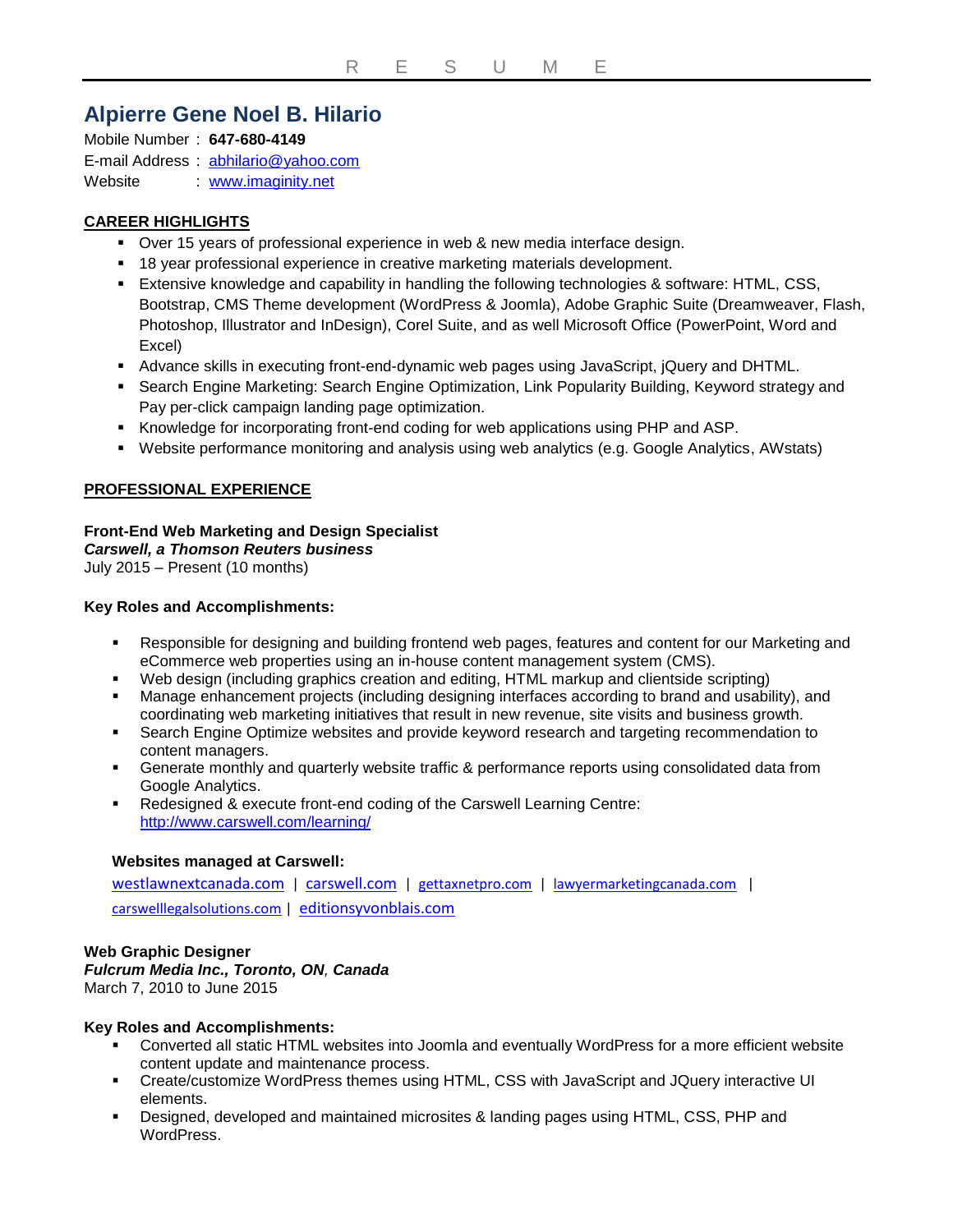- Provide maintenance support and regular quality check of existing websites; update codes with the necessary HTML5, CSS3 & Bootstrap to make websites more mobile friendly.
- Search Engine Optimize websites and provide keyword research and targeting recommendation to content managers.
- Generate monthly and quarterly website traffic & performance reports using consolidated data from Google Analytics and AW Stats.
- Create social media engagement reports using stats from YouTube, Vimeo, Facebook and other social networks, providing insights and recommendations for a more effective campaign.
- Create web banner ads using Adobe Photoshop, Flash and Illustrator.
- Conceptualize, design and execute logos and other print/digital marketing collaterals using Adobe Photoshop and InDesign.
- Support marketing & sales presentation by creating engaging PowerPoint presentations.

# **Awards and Recognitions:**

4 time nominated and awarded employee of the quarter

# **Sample Fulcrum websites:**

[eat-vancouver.com](http://eat-vancouver.com/) | [flavoursworld.ca](http://flavoursworld.ca/) | [ccentral.ca](http://ccentral.ca/) | [foodbiz.ca](http://foodbiz.ca/) | [Pharmacyu.ca](http://pharmacyu.ca/) | [convenienceu.ca](http://convenienceu.ca/) [| drinksshow.ca](http://drinksshow.ca/)  | [salondec.com](http://drinksshow.ca/) [| coffeeteashow.ca](https://coffeeteashow.ca/) [| gcm-wordpress.gcm.ryerson.ca](http://gcm-wordpress.gcm.ryerson.ca/) | [www.regitan.com](http://www.regitan.com/)

# **Creative Director**

# *NexC Inc.*

June 2008 to February 2009 and from September 2009 to February 2010

# **Key Roles and Accomplishments:**

- **•** Conceptualized, developed and oversaw execution of design for online and print materials for both internal and external client use.
- Led a team of 3 web designers and established processes for a more efficient and effective workflow
- Supported the marketing and sales team through the development of web collateral, research and leadgeneration through the corporate website & portfolio build up.

#### **Creative Director**

#### *Izone Technologies Philippines*

February to June, 2009

#### **Key Roles and Accomplishments:**

- Designed and developed landing pages for the company's Pay-per-Click campaigns.
- Created new PHP & CSS based templates and established standard processes for launching and maintaining new websites to increase productivity.
- Managed the daily maintenance and work flow of projects, including creation of production schedules and status reporting and provide effective direction.
- **Led a team composed of Web Designers, Web developers and Copy Writers.**

# **Web Designer/ Flash Developer**

#### *JDW Technologies, Singapore*

October to November 2007; February-March 2008

#### **Key Roles and Accomplishments:**

- Designed and produced final artwork for the Gulf Petrochemicals & Chemicals Directory (GPCD) and Chemical Cluster of Singapore Directory using Adobe InDesign, Photoshop and Corel Draw.
- Created the GPCD directory website using HTML, CSS and Flash.

#### **Website Traffic and Conversion Team Lead DirectwithHotels Ltd.**

January 2006 to May 2008

# **Key Roles and Accomplishments:**

 Created new PHP & CSS based templates and established standard processes for launching and maintaining new hotel websites the quickest and 100 bug free.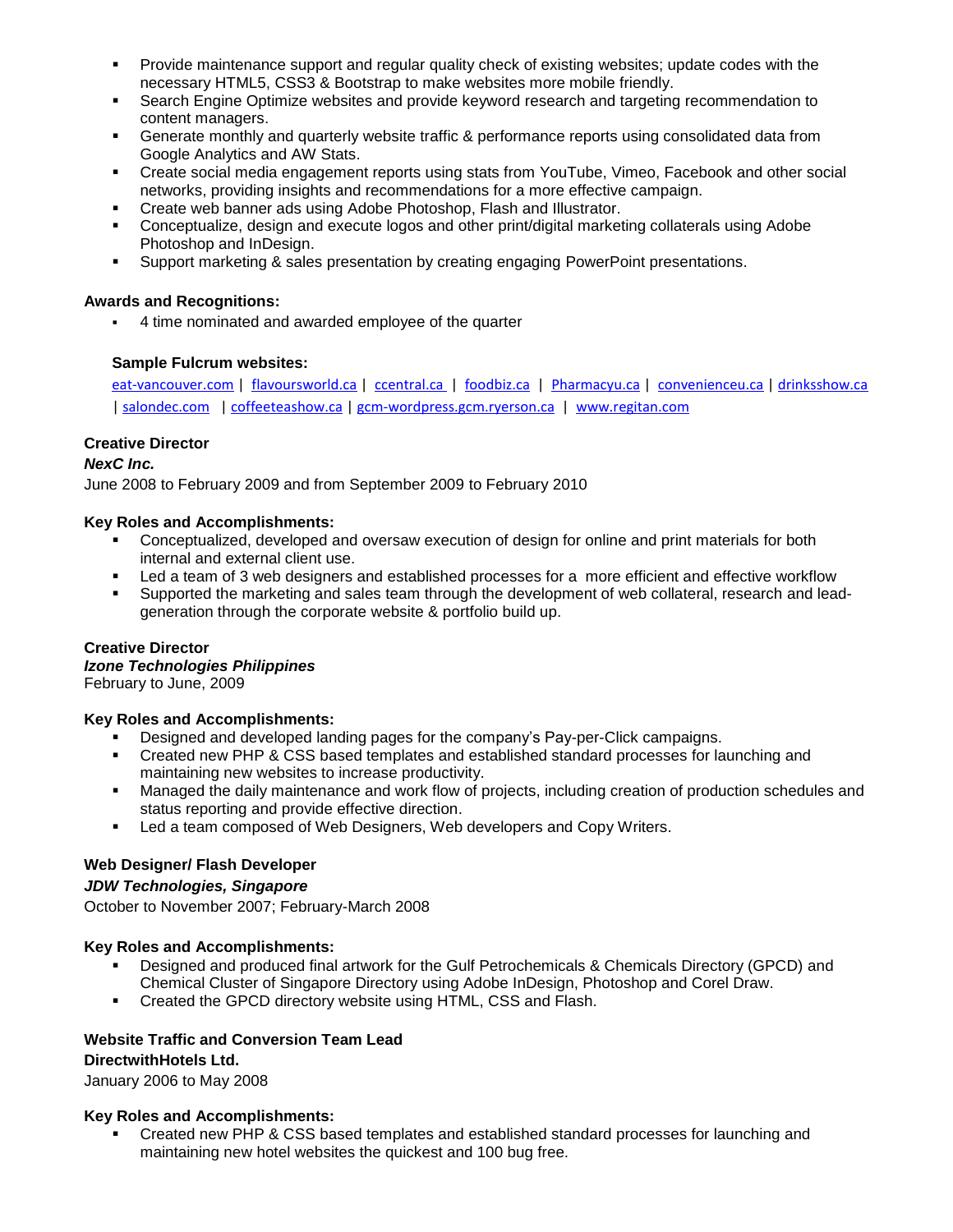- Developed the strategies and led initiatives improving search engine ranking and link popularity to increase website traffic and online reservation.
- Conceptualized user experience and designed user interfaces for DirectwithHotels' reservation system and hotels portal website.
- Conducted user acceptance testing for DirectwithHotels hotel reservation system.
- Documented standards and processes as well as conducted regular quality check of hotel websites to ensure adherence to standards and alignment with best practice for design & usability across all sites

# **Web Designer**

# **[Zimplizity Solutions](https://www.xing.com/companies/ZIMPLIZITYSOLUTIONS?keyword=Zimplizity%20Solutions)**

September 2004 to December 2005

# **Key Roles and Accomplishments:**

- Developed the HTML and CSS front end webpages for integration with Citibank Online Philippines.
- Designed and developed the admin and user interfaces of the **EU-Philippines Common Quality**  Language (ComQuaL) eLearning web application by identifying the functional requirements based on the business goals, identifying the different user scenarios, creating the necessary wire-frames and design mockups.
- Developed design paraphernalia for the Company and its clients. (Company logos, posters, banner ads, websites)

#### **Lead Web and Flash Developer EmergentAsia Inc.**,

December 2000 – August 2004

# **Key Roles and Accomplishments:**

- Designed and maintained major client websites such as [APEC Business Advisory Council](https://www.abaconline.org/) & Pacific [Economic Cooperation Council](http://www.pecc.org/)
- Created websites using HTML, PHP and ASP; determine standards and style for design and incorporating graphic user interface features and other multimedia techniques.
- Developed design paraphernalia for the Company, templates and its subsidiaries. (Company logos, posters, banner ads, websites) using adobe Photoshop, Corel Draw and InDesign.
- Supervised a team of 4 web designers & 2 developers.

**Web Designer,** *Designet Philippines* **-** June to December 2000 **Web Designer,** *Global Sources* **-** April to June 2000

**Web Designer,** *Titanium Technologies Inc.* **-** January to March 2000

# **Creative Specialist [National](http://www.iapad.org/pa/about_nipap.htm) Integrated Protected Areas Programme**

March 1998 to December 1999

# **Key Roles & Accomplishments:**

- Illustrated instructional images for training manuals & other materials
- Designed, created and conducted pre-testing of Information Education Materials.
- Executed print & presentation Materials for mass production (e.g. Annual Reports, Posters, Manuals, Newsletter, Brochures, exhibit materials, presentations) using Aldus PageMaker, Corel Draw and Adobe Photoshop.
- Supervised successful production of IEC materials off the press.

# **Production Officer**

# **Helen Keller International**

June 1992 to March 1998

# **Key Roles & Accomplishments:**

- Illustrated instructional manuals for training and workshop materials
- Conducted pre-testing of Information Education Communications (IEC) Materials.
- Designed and executed print materials for mass production (e.g. Annual Reports, Posters, Manuals, Newsletter, Brochures, exhibit materials, presentations) using Aldus PageMaker, Corel Draw and Adobe Photoshop.